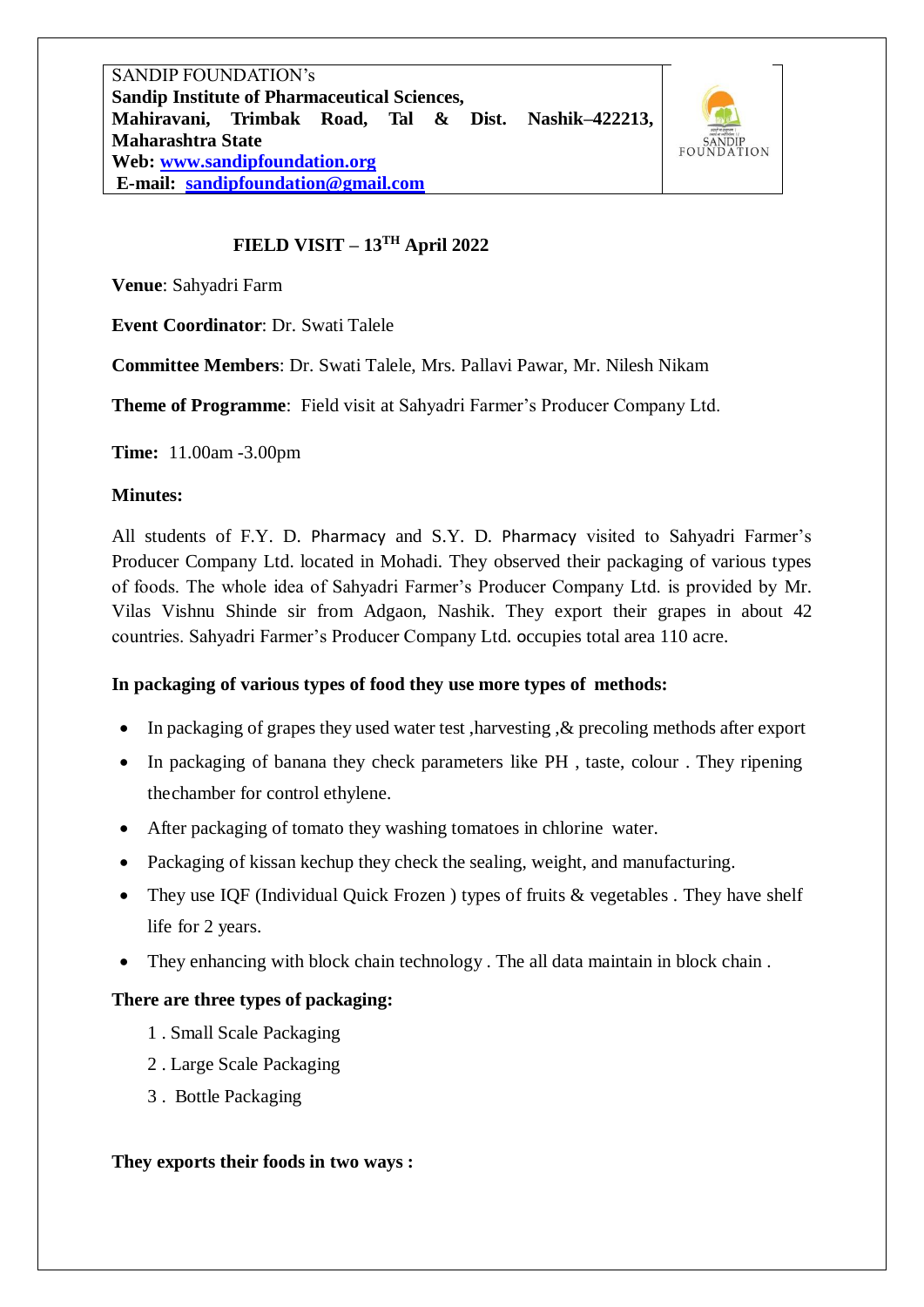Manufacturer to Manufacturer

Manufacturer to Customer

Machines are used for packaging of foods are as follows :

- 1 . Filling Machine
- 2 . Heat Sealing Machine
- 3 . Sterilization Machine
- 4 . Labeling Machine
- 5 . Strapping & Bundling Machines

Mr. Pritesh Kare discussed about manufacturing, ripening, and export of various fruits and vegetables.

In last session he explained about various products manufactured in Sahyadri Farm.

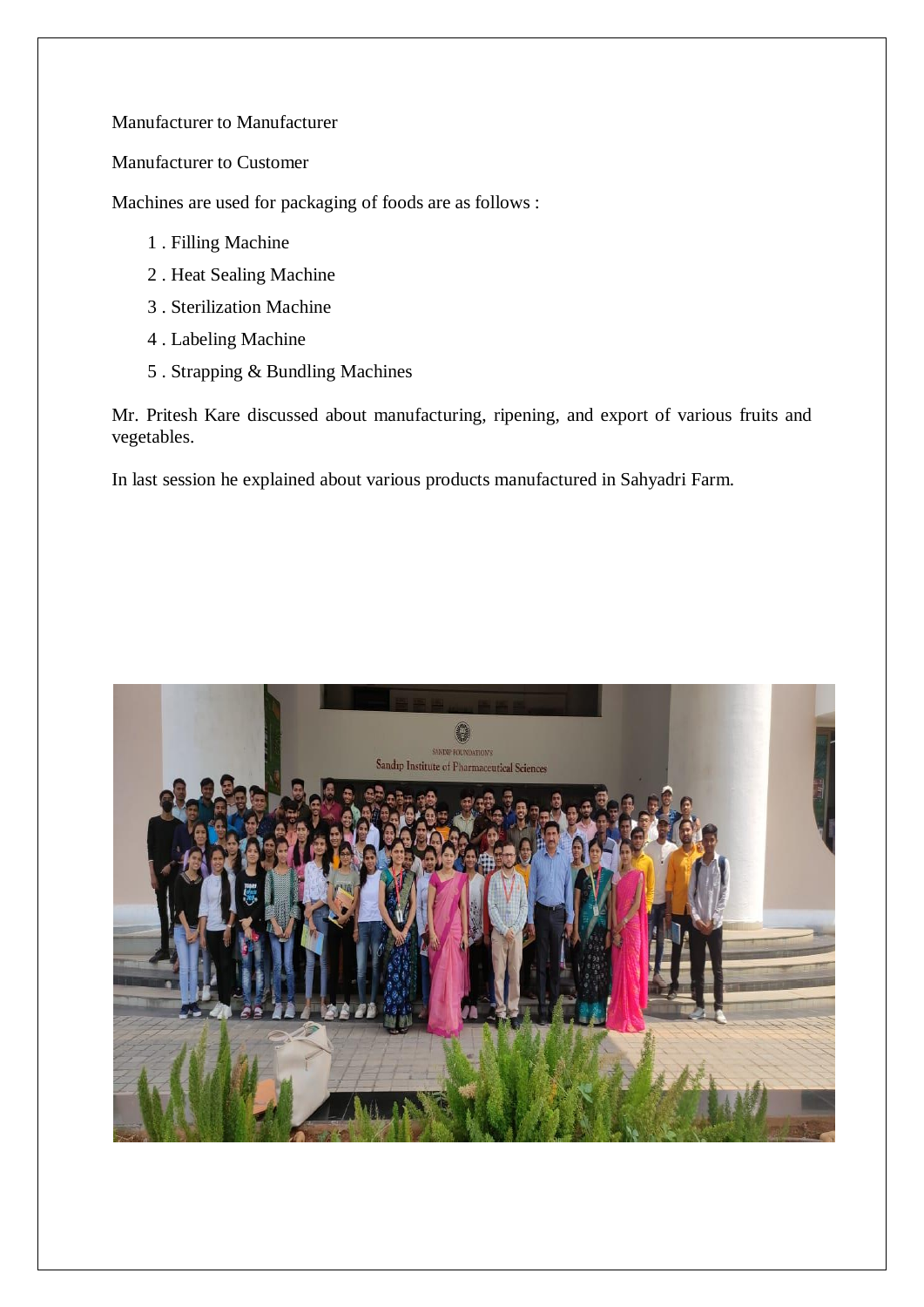